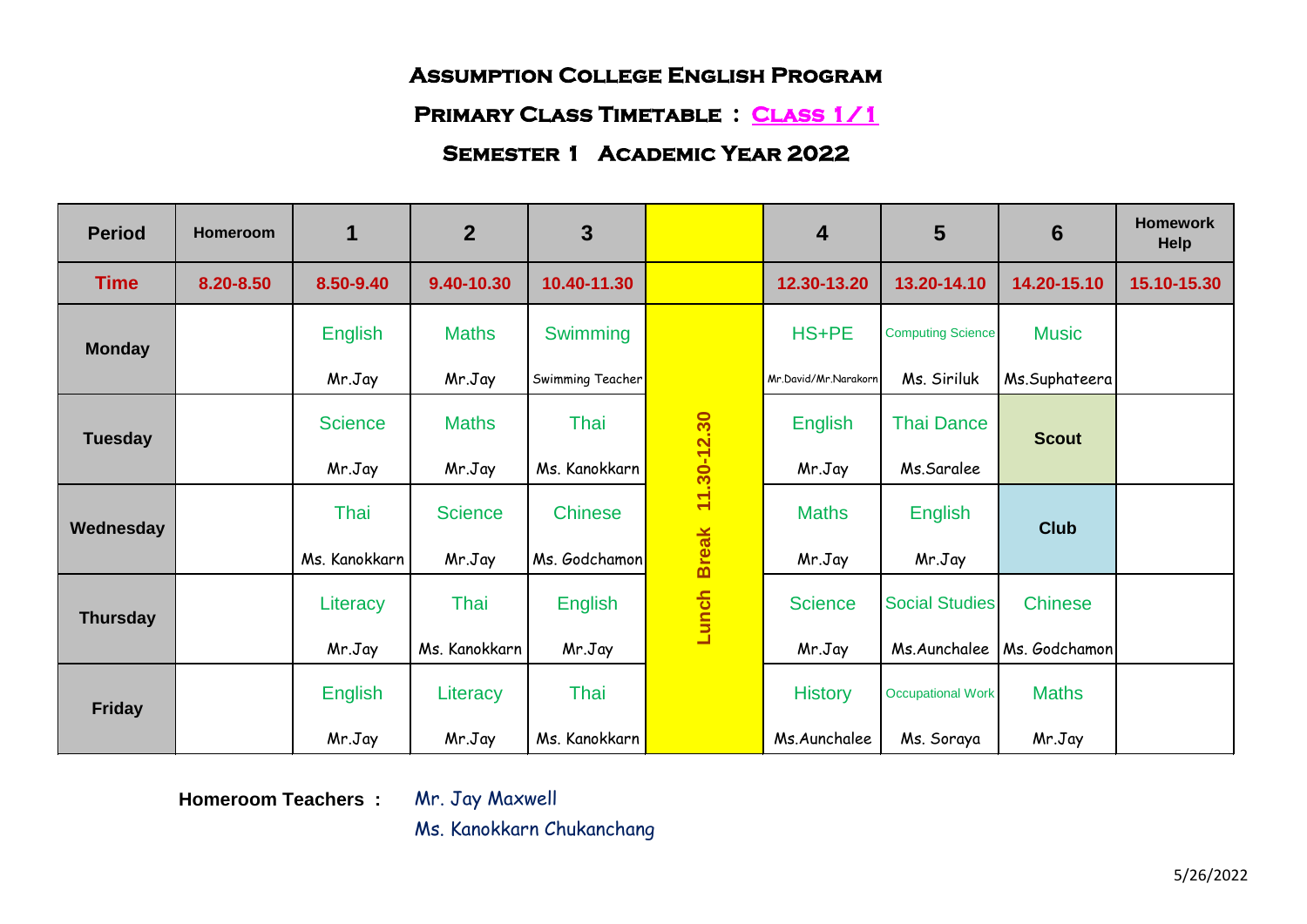#### **Primary Class Timetable : Class 1/2**

## **Semester 1 Academic Year 2022**

| <b>Period</b>   | Homeroom  | 1              | $\overline{2}$ | 3                    |              | $\overline{\mathbf{4}}$ | 5                              | 6                        | <b>Homework</b><br><b>Help</b> |
|-----------------|-----------|----------------|----------------|----------------------|--------------|-------------------------|--------------------------------|--------------------------|--------------------------------|
| <b>Time</b>     | 8.20-8.50 | 8.50-9.40      | 9.40-10.30     | 10.40-11.30          |              | 12.30-13.20             | 13.20-14.10                    | 14.20-15.10              | 15.10-15.30                    |
| <b>Monday</b>   |           | <b>English</b> | <b>Math</b>    | HS+PE                |              | Swimming                | <b>Chinese</b>                 | <b>Science</b>           |                                |
|                 |           | Ms.Suzanne     | Ms.Suzanne     | Mr.David/Mr.Narakorn |              |                         | Swimming Teacher Ms. Godchamon | Ms.Suzanne               |                                |
| <b>Tuesday</b>  |           | Literacy       | Thai           | <b>English</b>       | 11.30-12.30  | <b>History</b>          | <b>Computing Science</b>       | <b>Scout</b>             |                                |
|                 |           | Ms.Suzanne     | Ms. Kanokkarn  | Ms.Suzanne           |              | Ms.Aunchalee            | Ms. Siriluk                    |                          |                                |
| Wednesday       |           | <b>English</b> | <b>Maths</b>   | Thai                 |              | <b>Science</b>          | <b>Music</b>                   | <b>Club</b>              |                                |
|                 |           | Ms.Suzanne     | Ms.Suzanne     | Ms. Kanokkarn        | <b>Break</b> | Ms.Suzanne              | Ms.Suphateera                  |                          |                                |
| <b>Thursday</b> |           | Thai           | Literacy       | <b>English</b>       | Lunch        | <b>Chinese</b>          | <b>Maths</b>                   | <b>Social Studies</b>    |                                |
|                 |           | Ms. Kanokkarn  | Ms.Suzanne     | Ms.Suzanne           |              | Ms. Godchamon           | Ms.Suzanne                     | Ms.Aunchalee             |                                |
| <b>Friday</b>   |           | <b>English</b> | Thai           | <b>Science</b>       |              | <b>Maths</b>            | <b>Thai Dance</b>              | <b>Occupational Work</b> |                                |
|                 |           | Ms.Suzanne     | Ms. Kanokkarn  | Ms.Suzanne           |              | Ms.Suzanne              | Ms.Saralee                     | Ms. Soraya               |                                |

**Homeroom Teachers :** Ms. Suzanne Boudreau Ms. Godchamon Siriwat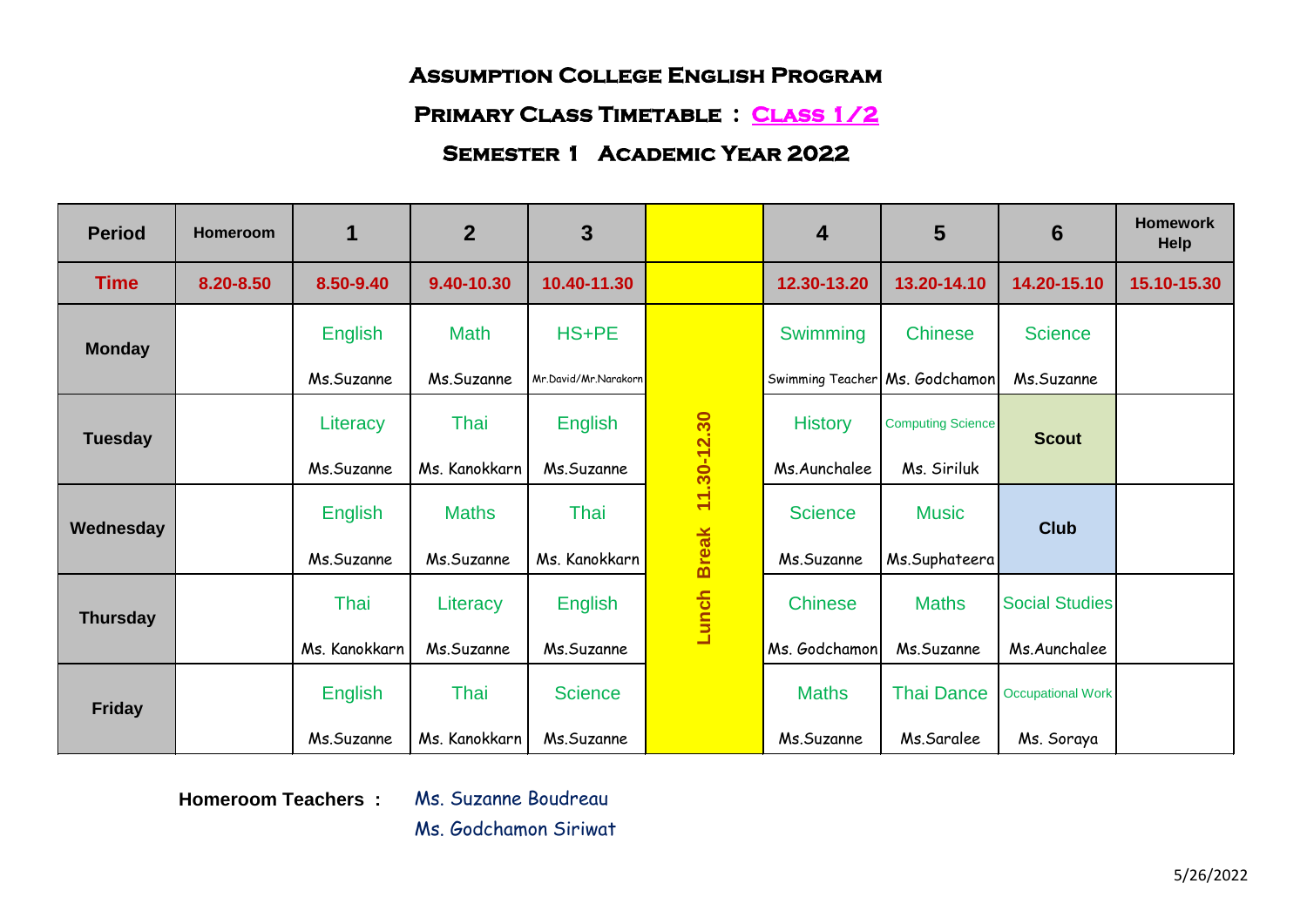#### **Primary Class Timetable : Class 2/1**

### **Semester 1 Academic Year 2022**

| <b>Period</b>   | Homeroom  | $\mathbf 1$    | $\overline{2}$   | 3                |                   | $\overline{4}$        | 5                                     | 6                                          | <b>Homework</b><br>Help |
|-----------------|-----------|----------------|------------------|------------------|-------------------|-----------------------|---------------------------------------|--------------------------------------------|-------------------------|
| <b>Time</b>     | 8.20-8.50 | 8.50-9.40      | 9.40-10.30       | 10.40-11.30      |                   | 12.30-13.20           | 13.20-14.10                           | 14.20-15.10                                | 15.10-15.30             |
| <b>Monday</b>   |           | Literacy       | <b>English</b>   | <b>Maths</b>     |                   | Thai                  |                                       | <b>Occupational Work Computing Science</b> |                         |
|                 |           | Mr. Johnny     | Mr. Johnny       | Mr. Johnny       |                   | Ms. Bangon            | Ms. Soraya                            | Ms. Siriluk                                |                         |
| <b>Tuesday</b>  |           | <b>English</b> | <b>Maths</b>     | Thai             |                   | <b>Science</b>        | <b>Music</b>                          | <b>Scout</b>                               |                         |
|                 |           | Mr. Johnny     | Mr. Johnny       | Ms. Bangon       |                   | Mr. Johnny            | Ms. Suphateera                        |                                            |                         |
| Wednesday       |           | Literacy       | Thai             | <b>English</b>   | Break 11.30-12.30 | HS+PE                 | Swimming                              | <b>Club</b>                                |                         |
|                 |           | Mr. Johnny     | Ms. Bangon       | Mr. Johnny       |                   |                       | Mr.David/Mr.Narakorn Swimming Teacher |                                            |                         |
| <b>Thursday</b> |           | <b>Science</b> | <b>English</b>   | <b>Chinese</b>   | Lunch             | Thai                  | <b>History</b>                        | <b>Maths</b>                               |                         |
|                 |           | Mr. Johnny     | Mr. Johnny       | Ms. Nalatthaporn |                   | Ms. Bangon            | Ms. Piyawan                           | Mr. Johnny                                 |                         |
| <b>Friday</b>   |           | <b>English</b> | <b>Chinese</b>   | <b>Maths</b>     |                   | <b>Social Studies</b> | <b>Science</b>                        | <b>Thai Dance</b>                          |                         |
|                 |           | Mr. Johnny     | Ms. Nalatthaporn | Mr. Johnny       |                   | Ms. Piyawan           | Mr. Johnny                            | Ms.Saralee                                 |                         |

**Homeroom Teachers :** Mr. Johnny Byrne

Ms. Bangon Somudon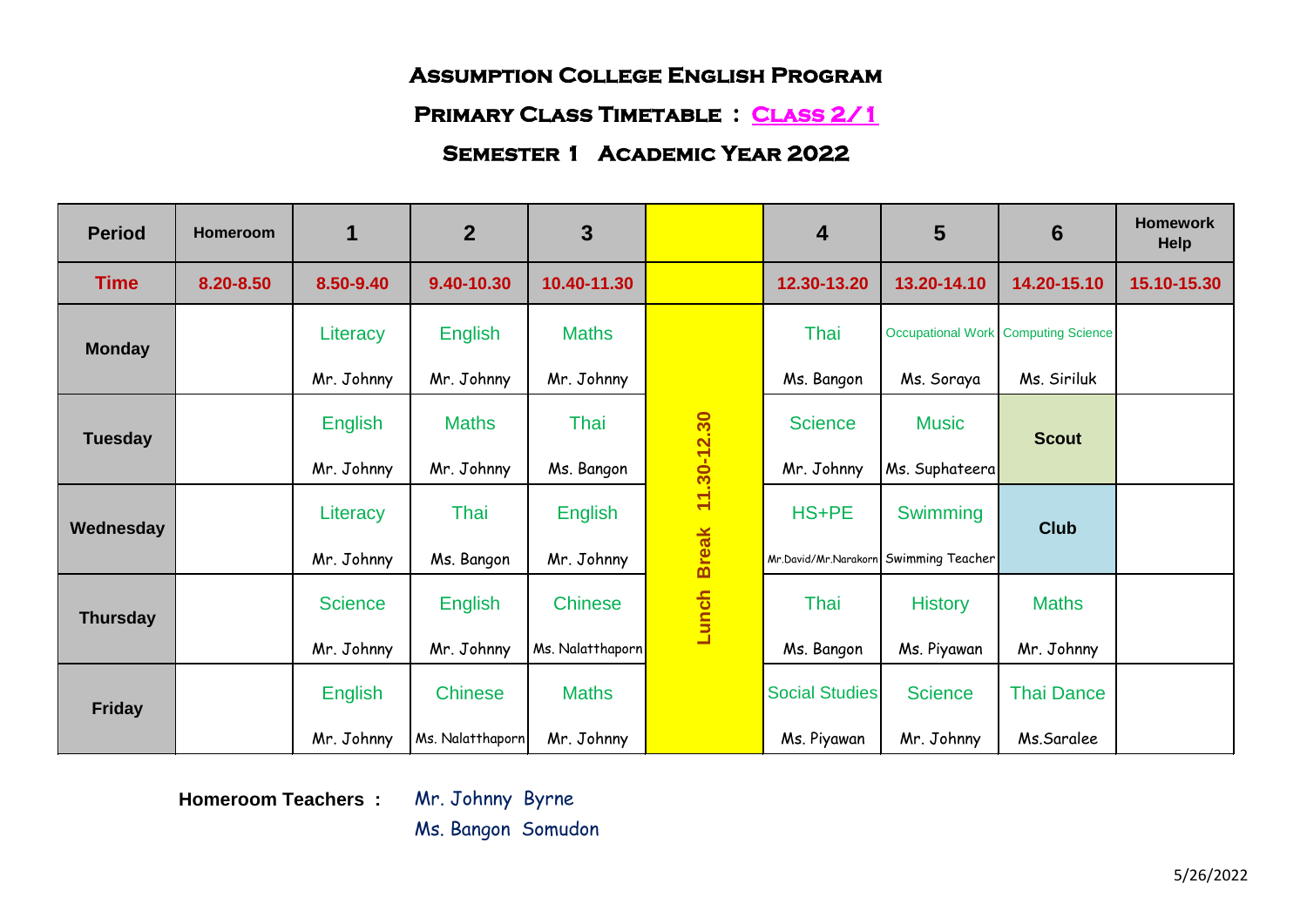#### **Primary Class Timetable : Class 2/2**

## **Semester 1 Academic Year 2022**

| <b>Period</b>   | <b>Homeroom</b> | 1            | $\overline{2}$ | 3                |              | $\overline{4}$           | 5                                     | 6                        | <b>Homework</b><br><b>Help</b> |
|-----------------|-----------------|--------------|----------------|------------------|--------------|--------------------------|---------------------------------------|--------------------------|--------------------------------|
| <b>Time</b>     | 8.20-8.50       | 8.50-9.40    | 9.40-10.30     | 10.40-11.30      |              | 12.30-13.20              | 13.20-14.10                           | 14.20-15.10              | 15.10-15.30                    |
| <b>Monday</b>   |                 | Literacy     | Thai           | <b>English</b>   |              | <b>Science</b>           | <b>Chinese</b>                        | <b>History</b>           |                                |
|                 |                 | Ms. Louise   | Ms. Bangon     | Ms. Louise       |              | Ms.Louise                | Ms. Nalatthaporn                      | Ms. Piyawan              |                                |
| <b>Tuesday</b>  |                 | English      | Thai           | <b>Chinese</b>   | 11.30-12.30  | <b>Maths</b>             | <b>Social Studies</b>                 | <b>Scout</b>             |                                |
|                 |                 | Ms. Louise   | Ms. Bangon     | Ms. Nalatthaporn |              | Ms. Louise               | Ms. Piyawan                           |                          |                                |
| Wednesday       |                 | Literacy     | <b>English</b> | <b>Maths</b>     |              | Swimming                 | HS+PE                                 | <b>Club</b>              |                                |
|                 |                 | Ms. Louise   | Ms. Louise     | Ms. Louise       | <b>Break</b> |                          | Swimming Teacher Mr.David/Mr.Narakorn |                          |                                |
| <b>Thursday</b> |                 | <b>Maths</b> | Thai           | <b>Science</b>   | Lunch        | English                  | <b>Thai Dance</b>                     | <b>Music</b>             |                                |
|                 |                 | Ms. Louise   | Ms. Bangon     | Ms.Louise        |              | Ms. Louise               | Ms.Saralee                            | Ms. Suphateera           |                                |
| <b>Friday</b>   |                 | English      | <b>Maths</b>   | Thai             |              | <b>Occupational Work</b> | <b>Science</b>                        | <b>Computing Science</b> |                                |
|                 |                 | Ms. Louise   | Ms. Louise     | Ms. Bangon       |              | Ms. Soraya               | Ms.Louise                             | Ms. Siriluk              |                                |

**Homeroom Teachers :** Ms. Louise Randall

Ms. Siriluk Changruankun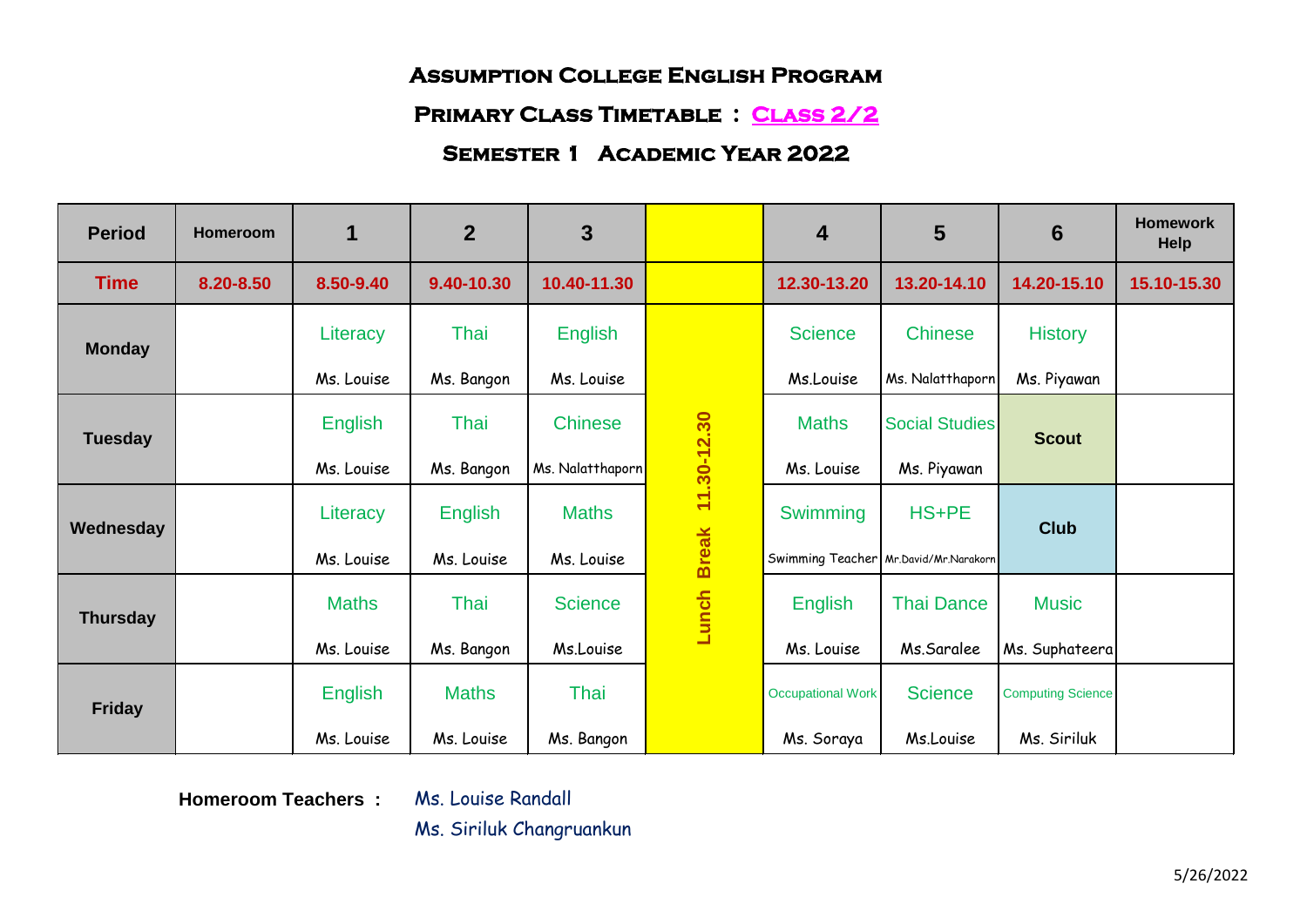## **Primary Class Timetable : Class 3/1**

# **Semester 1 Academic Year 2022**

| <b>Period</b>   | Homeroom  | $\blacktriangleleft$ | $\overline{2}$ | 3              |              | 4              | 5                     | 6                                                      | <b>Homework</b><br><b>Help</b> |
|-----------------|-----------|----------------------|----------------|----------------|--------------|----------------|-----------------------|--------------------------------------------------------|--------------------------------|
| <b>Time</b>     | 8.20-8.50 | 8.50-9.40            | 9.40-10.30     | 10.40-11.30    |              | 12.30-13.20    | 13.20-14.10           | 14.20-15.10                                            | 15.10-15.30                    |
| <b>Monday</b>   |           | Literacy             | Thai           | <b>Maths</b>   |              | <b>English</b> | <b>Thai Dance</b>     | <b>Computing Science</b>                               |                                |
|                 |           | Mr. Alexander        | Ms. Piyaporn   | Mr. Alexander  |              | Mr. Alexander  | Ms. Saralee           | Ms. Suwaree                                            |                                |
| <b>Tuesday</b>  |           | Thai                 | <b>English</b> | <b>Maths</b>   | 11.30-12.30  | <b>Science</b> | <b>Social Studies</b> | <b>Scout</b>                                           |                                |
|                 |           | Ms. Piyaporn         | Mr. Alexander  | Mr. Alexander  |              | Mr. Alexander  | Ms. Aunchalee         |                                                        |                                |
| Wednesday       |           | Literacy             | Thai           | <b>History</b> |              | <b>English</b> | <b>Chinese</b>        | <b>Club</b>                                            |                                |
|                 |           | Mr. Alexander        | Ms. Piyaporn   | Ms. Aunchalee  | <b>Break</b> | Mr. Alexander  | Ms. Arunrak           |                                                        |                                |
| <b>Thursday</b> |           | <b>Science</b>       | <b>Maths</b>   | <b>Chinese</b> | Lunch        | <b>English</b> | <b>Music</b>          | <b>Occupational Work</b>                               |                                |
|                 |           | Mr. Alexander        | Mr. Alexander  | Ms. Arunrak    |              | Mr. Alexander  | Ms.Suphateera         | Ms. Soraya                                             |                                |
| <b>Friday</b>   |           | <b>English</b>       | Thai           | <b>Maths</b>   |              | <b>Science</b> | HS+PE                 | Swimming                                               |                                |
|                 |           | Mr. Alexander        | Ms. Piyaporn   | Mr. Alexander  |              |                |                       | Mr. Alexander   Mr. David/Mr.Narakorn Swimming Teacher |                                |

**Homeroom Teachers :** Mr. Alexander Brown

Ms.Aunchalee Srisuwan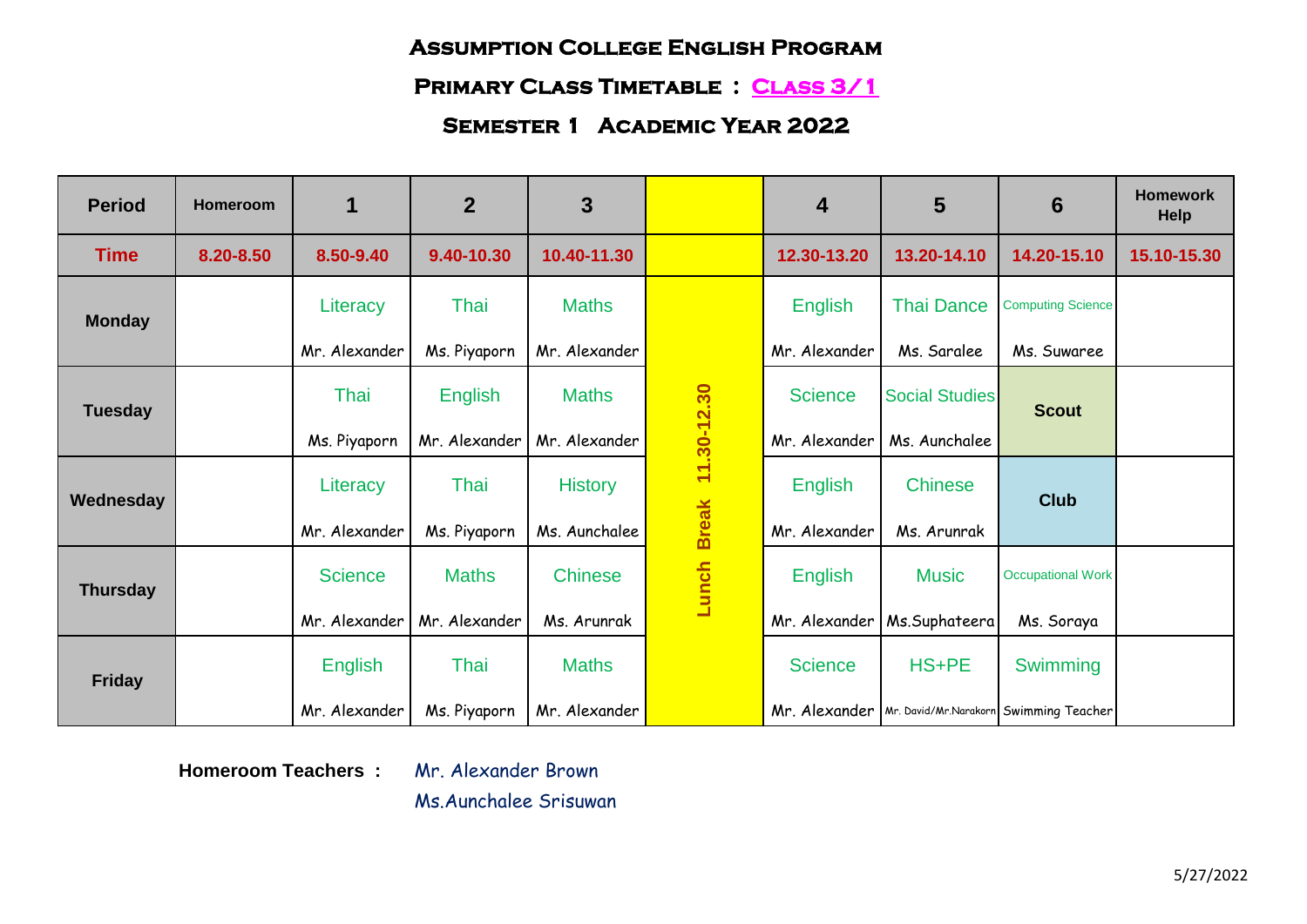# **Primary Class Timetable : Class 3/2**

# **Semester 1 Academic Year 2022**

| <b>Period</b>   | Homeroom  | 1              | $\overline{2}$ | 3              |              | $\overline{4}$ | 5                 | 6                                          | <b>Homework</b><br>Help |
|-----------------|-----------|----------------|----------------|----------------|--------------|----------------|-------------------|--------------------------------------------|-------------------------|
| <b>Time</b>     | 8.20-8.50 | 8.50-9.40      | 9.40-10.30     | 10.40-11.30    |              | 12.30-13.20    | 13.20-14.10       | 14.20-15.10                                | 15.10-15.30             |
| <b>Monday</b>   |           | Literacy       | <b>English</b> | <b>Chinese</b> |              | Thai           | <b>Music</b>      | <b>Social Studies</b>                      |                         |
|                 |           | Mr. James      | Mr. James      | Ms. Godchamon  |              | Ms. Piyaporn   | Ms.Suphateera     | Ms. Aunchalee                              |                         |
| <b>Tuesday</b>  |           | <b>Science</b> | Thai           | <b>English</b> | 11.30-12.30  | <b>Maths</b>   | <b>Chinese</b>    | <b>Scout</b>                               |                         |
|                 |           | Mr. James      | Ms. Piyaporn   | Mr.James       |              | Mr. James      | Ms. Godchamon     |                                            |                         |
| Wednesday       |           | <b>History</b> | <b>Science</b> | <b>Maths</b>   |              | English        | <b>Thai Dance</b> | <b>Club</b>                                |                         |
|                 |           | Ms. Aunchalee  | Mr.James       | Mr.James       | <b>Break</b> | Mr.James       | Ms. Saralee       |                                            |                         |
| <b>Thursday</b> |           | Thai           | <b>English</b> | <b>Maths</b>   | Lunch        | <b>Science</b> |                   | <b>Occupational Work Computing Science</b> |                         |
|                 |           | Ms. Piyaporn   | Mr. James      | Mr. James      |              | Mr.James       | Ms. Soraya        | Ms. Suwaree                                |                         |
| <b>Friday</b>   |           | <b>English</b> | <b>Maths</b>   | Thai           |              | Literacy       | Swimming          | HS+PE                                      |                         |
|                 |           | Mr. James      | Mr. James      | Ms. Piyaporn   |              | Mr. James      |                   | Swimming Teacher Mr. David/Mr.Narakorn     |                         |

**Homeroom Teachers :** Mr. James Poultney

Ms.Piyaporn Saensang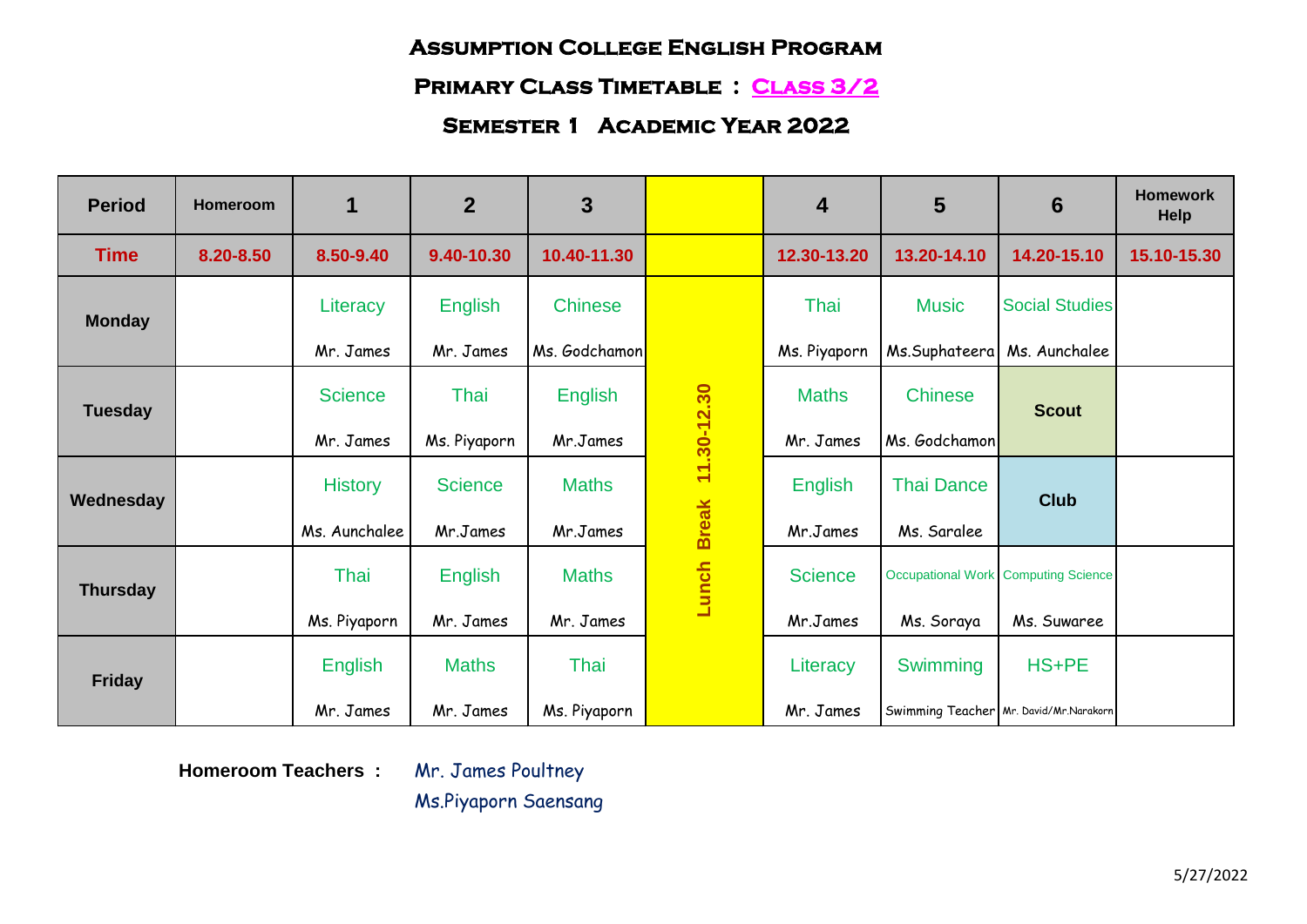# **Primary Class Timetable : Class 4/1**

## **Semester 1 Academic Year 2022**

| <b>Period</b>   | Homeroom  | $\mathbf 1$                           | $\overline{2}$ | 3              |              | $\overline{4}$  | 5                        | 6               | <b>Homework</b><br><b>Help</b> |
|-----------------|-----------|---------------------------------------|----------------|----------------|--------------|-----------------|--------------------------|-----------------|--------------------------------|
| <b>Time</b>     | 8.20-8.50 | 8.50-9.40                             | 9.40-10.30     | 10.40-11.30    |              | 12.30-13.20     | 13.20-14.10              | 14.20-15.10     | 15.10-15.30                    |
| <b>Monday</b>   |           | <b>Maths</b>                          | Literacy       | Thai           |              | English         | <b>Occupational Work</b> | <b>Scout</b>    |                                |
|                 |           | Mr. Oliver                            | Mr. Joe        | Ms. Jidaporn   |              | Mr. Kaiya       | Ms. Wanida               |                 |                                |
| <b>Tuesday</b>  |           | <b>Chinese</b>                        | Thai           | <b>English</b> | 11.30-12.30  | <b>Music</b>    | <b>Social</b>            | <b>Science</b>  |                                |
|                 |           | Ms.Nalalthaporn                       | Ms. Jidaporn   | Mr. Kaiya      |              | Ms. Napakan     | Ms. Laksanaporn          | Mr.Robert       |                                |
| Wednesday       |           | <b>Maths</b>                          | Thai           | <b>English</b> |              | <b>History</b>  | Literacy                 | <b>Chinese</b>  |                                |
|                 |           | Mr. Oliver                            | Ms. Jidaporn   | Mr. Kaiya      | <b>Break</b> | Ms. Laksanaporn | Mr.Joe                   | Ms.Nalalthaporn |                                |
| <b>Thursday</b> |           | <b>English</b>                        | <b>Maths</b>   | <b>Science</b> | Lunch        | Computer        | Art                      | <b>Club</b>     |                                |
|                 |           | Mr. Kaiya                             | Mr.Oliver      | Mr.Robert      |              | Mr.Matthew      | Ms. Nanthaphorn          |                 |                                |
| <b>Friday</b>   |           | HS+PE                                 | Swimming       | <b>Maths</b>   |              | Thai            | <b>English</b>           | <b>Science</b>  |                                |
|                 |           | Mr.David/Mr.Narakorn Swimming Teacher |                | Mr.Oliver      |              | Ms. Jidaporn    | Mr. Kaiya                | Mr.Robert       |                                |

**Homeroom Teachers :** Mr. David Baker

Ms. Nalatthaporn Kaewpatumrassmee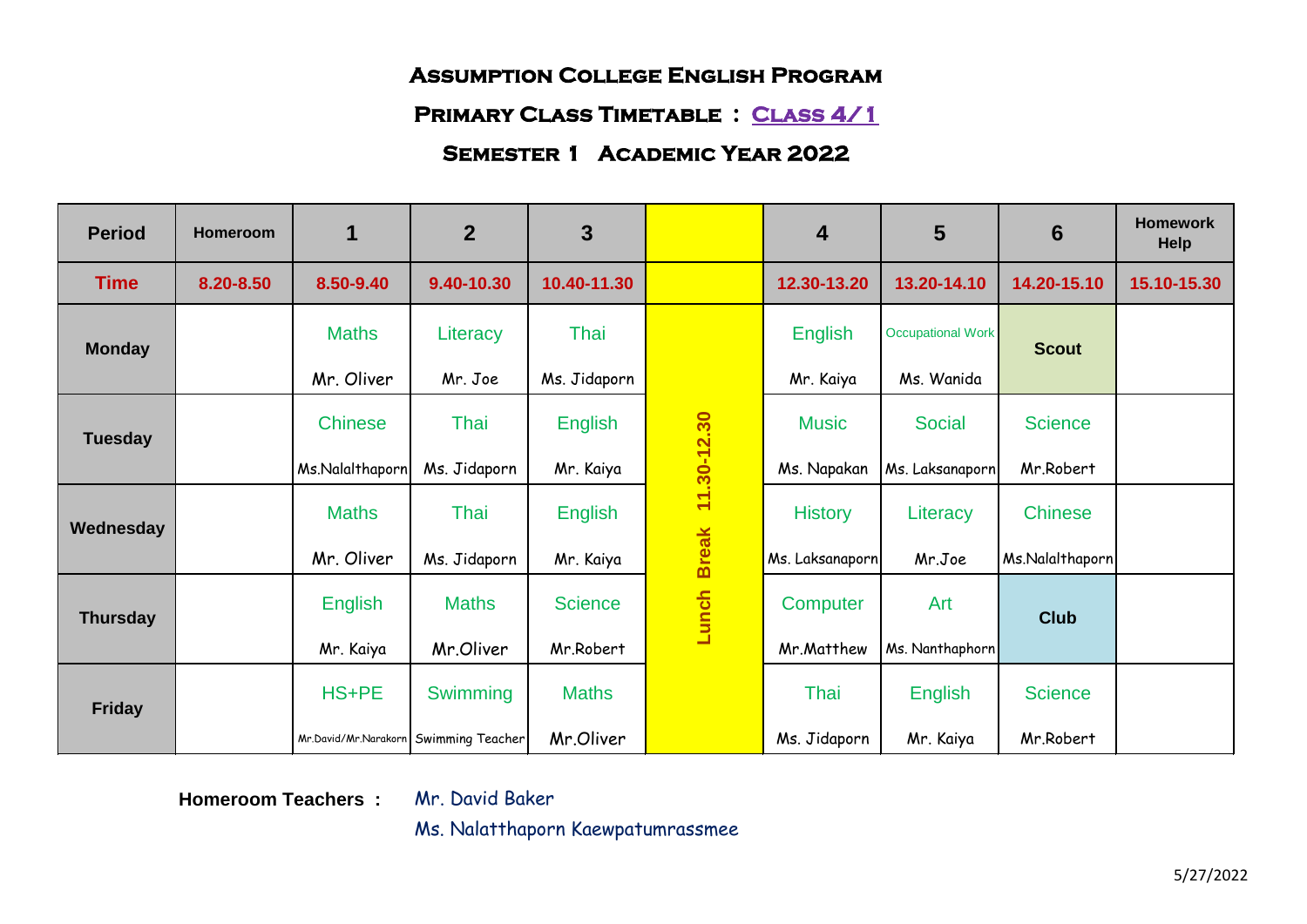#### **Primary Class Timetable : Class 4/2**

## **Semester 1 Academic Year 2022**

| <b>Period</b>   | Homeroom  | 1                | $\overline{2}$                        | 3              |              | $\overline{\mathbf{4}}$  | 5               | 6              | <b>Homework</b><br><b>Help</b> |
|-----------------|-----------|------------------|---------------------------------------|----------------|--------------|--------------------------|-----------------|----------------|--------------------------------|
| <b>Time</b>     | 8.20-8.50 | 8.50-9.40        | 9.40-10.30                            | 10.40-11.30    |              | 12.30-13.20              | 13.20-14.10     | 14.20-15.10    | 15.10-15.30                    |
| <b>Monday</b>   |           | Literacy         | <b>English</b>                        | <b>Science</b> |              | Thai                     | Art             | <b>Scout</b>   |                                |
|                 |           | Mr. Joe          | Mr. Kaiya                             | Mr. Oliver     |              | Ms. Jidaporn             | Ms. Nanthaphorn |                |                                |
| <b>Tuesday</b>  |           | <b>Maths</b>     | <b>English</b>                        | <b>Science</b> | 11.30-12.30  | <b>Social Studies</b>    | Thai            | <b>Music</b>   |                                |
|                 |           | Mr. Oliver       | Mr. Kaiya                             | Mr. Oliver     |              | Ms. Laksanaporn          | Ms. Jidaporn    | Ms. Napakan    |                                |
| Wednesday       |           | <b>English</b>   | <b>Science</b>                        | <b>Maths</b>   |              | <b>Occupational Work</b> | Computer        | Thai           |                                |
|                 |           | Mr. Kaiya        | Mr. Oliver                            | Mr. Oliver     | <b>Break</b> | Ms. Wanida               | Mr.Matthew      | Ms. Jidaporn   |                                |
| <b>Thursday</b> |           | <b>Chinese</b>   | <b>English</b>                        | Literacy       | Lunch        | <b>History</b>           | <b>Maths</b>    | <b>Club</b>    |                                |
|                 |           | Ms. Nalatthaporn | Mr. Kaiya                             | Mr. Joe        |              | Ms. Laksanaporn          | Mr. Oliver      |                |                                |
| <b>Friday</b>   |           | HS+PE            | Swimming                              | Thai           |              | <b>Chinese</b>           | <b>Maths</b>    | <b>English</b> |                                |
|                 |           |                  | Mr.David/Mr.Narakorn Swimming Teacher | Ms. Jidaporn   |              | Ms. Nalatthaporn         | Mr. Oliver      | Mr. Kaiya      |                                |

**Homeroom Teachers :** Mr.Oliver Bluett

Ms.Jidaporn Tiprod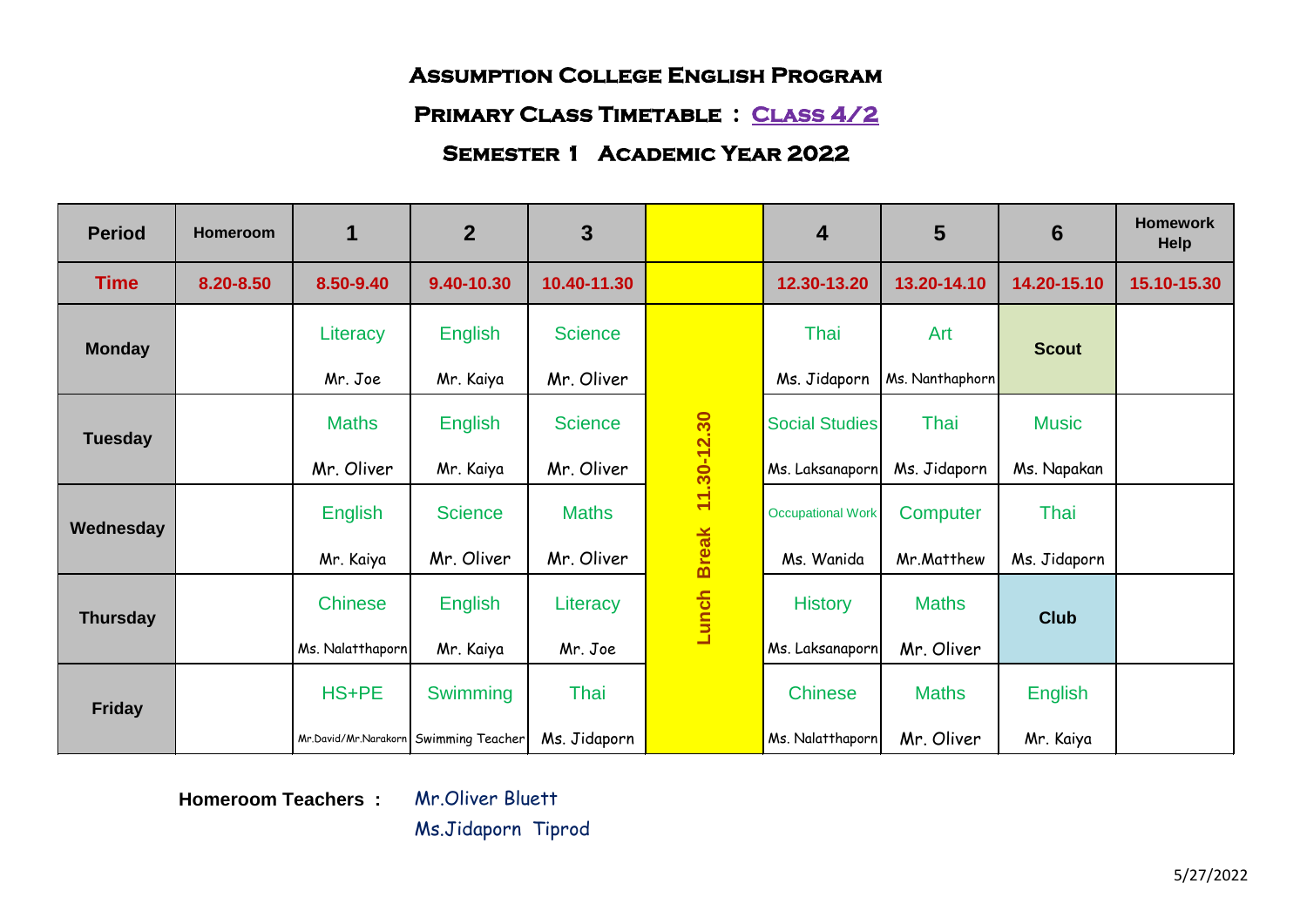#### **Primary Class Timetable : Class 4/3**

## **Semester 1 Academic Year 2022**

| <b>Period</b>   | Homeroom  | 1              | $\overline{2}$                        | 3                               |              | $\overline{4}$           | 5                     | 6              | <b>Homework</b><br><b>Help</b> |
|-----------------|-----------|----------------|---------------------------------------|---------------------------------|--------------|--------------------------|-----------------------|----------------|--------------------------------|
| <b>Time</b>     | 8.20-8.50 | 8.50-9.40      | 9.40-10.30                            | 10.40-11.30                     |              | 12.30-13.20              | 13.20-14.10           | 14.20-15.10    | 15.10-15.30                    |
| <b>Monday</b>   |           | <b>Science</b> | Thai                                  | <b>English</b>                  |              | <b>Maths</b>             | <b>Social Studies</b> | <b>Scout</b>   |                                |
|                 |           | Mr.Robert      | Ms. Kanokkarn                         | Mr. Kaiya                       |              | Mr.Oliver                | Ms. Laksanaporn       |                |                                |
| <b>Tuesday</b>  |           | Thai           | <b>Maths</b>                          | Art                             | 11.30-12.30  | <b>Science</b>           | Literacy              | <b>English</b> |                                |
|                 |           | Ms. Kanokkarn  | Mr.Oliver                             | Ms. Nanthaphorn                 |              | Mr.Robert                | Mr. Joe               | Mr. Kaiya      |                                |
| Wednesday       |           | <b>Science</b> | Thai                                  | <b>History</b>                  |              | <b>Maths</b>             | <b>English</b>        | <b>Chinese</b> |                                |
|                 |           | Mr.Robert      |                                       | Ms. Kanokkarn   Ms. Laksanaporn | <b>Break</b> | Mr.Oliver                | Mr. Kaiya             | Ms.Supaphaka   |                                |
| <b>Thursday</b> |           | <b>Maths</b>   | <b>Chinese</b>                        | <b>English</b>                  | Lunch        | Thai                     | Computer              | <b>Club</b>    |                                |
|                 |           | Mr.Oliver      | Ms.Supaphaka                          | Mr. Kaiya                       |              | Ms. Kanokkarn            | Mr.Matthew            |                |                                |
| <b>Friday</b>   |           | Swimming       | HS+PE                                 | <b>English</b>                  |              | <b>Occupational Work</b> | Literacy              | <b>Music</b>   |                                |
|                 |           |                | Swimming Teacher Mr.David/Mr.Narakorn | Mr. Kaiya                       |              | Ms. Wanida               | Mr. Joe               | Ms. Napakan    |                                |

**Homeroom Teachers :** Mr.Kaiya Newman

Ms.Laksanaporn Jullapan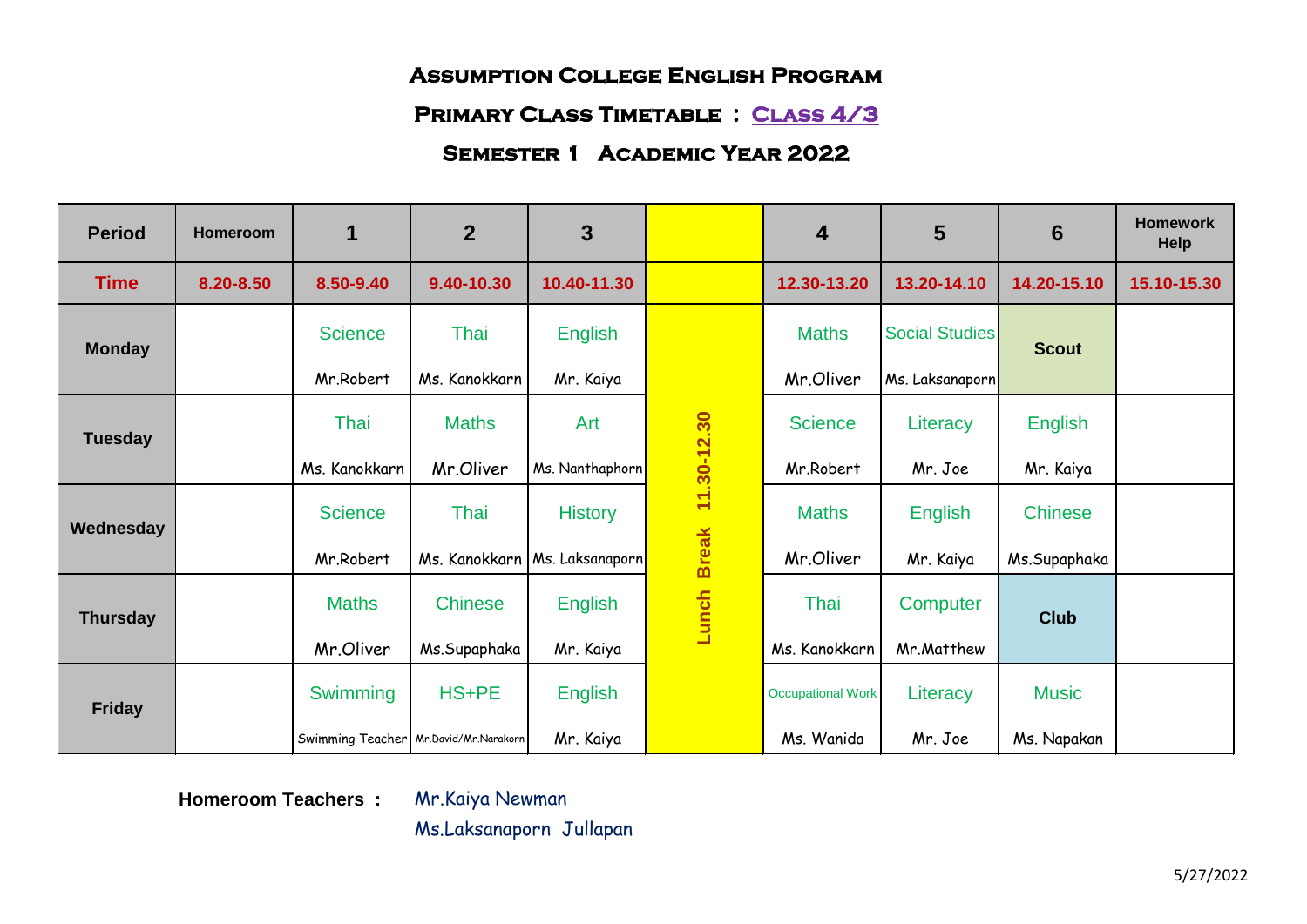# **Primary Class Timetable : Class 5/1**

# **Semester 1 Academic Year 2022**

| <b>Period</b>   | Homeroom  | $\mathbf 1$    | $\overline{2}$ | 3                    |              | $\overline{\mathbf{4}}$ | 5              | 6                        | <b>Homework</b><br><b>Help</b> |
|-----------------|-----------|----------------|----------------|----------------------|--------------|-------------------------|----------------|--------------------------|--------------------------------|
| <b>Time</b>     | 8.20-8.50 | 8.50-9.40      | 9.40-10.30     | 10.40-11.30          |              | 12.30-13.20             | 13.20-14.10    | 14.20-15.10              | 15.10-15.30                    |
| <b>Monday</b>   |           | Thai           | Literacy       | <b>English</b>       |              | <b>Chinese</b>          | <b>Science</b> | <b>Scout</b>             |                                |
|                 |           | Ms.Varunya     | Mr.Matthew     | Mr. Robert           |              | Ms. Supaphaka           | Mr.Carl        |                          |                                |
| <b>Tuesday</b>  |           | <b>Science</b> | <b>English</b> | HS+PE                | 11.30-12.30  | Swimming                | <b>Maths</b>   | <b>Occupational Work</b> |                                |
|                 |           | Mr.Carl        | Mr. Robert     | Mr.David/Mr.Narakorn |              | Swimming Teacher        | Mr.Joseph      | Ms. Wanida               |                                |
| Wednesday       |           | Thai           | <b>English</b> | <b>Maths</b>         |              | <b>Chinese</b>          | <b>Science</b> | <b>Social Studies</b>    |                                |
|                 |           | Ms.Varunya     | Mr. Robert     | Mr.Joseph            | <b>Break</b> | Ms. Supaphaka           | Mr.Carl        | Ms. Piyawan              |                                |
| <b>Thursday</b> |           | Literacy       | <b>History</b> | <b>Maths</b>         | Lunch        | Thai                    | <b>English</b> | <b>Club</b>              |                                |
|                 |           | Mr.Matthew     | Ms. Piyawan    | Mr.Joseph            |              | Ms.Varunya              | Mr. Robert     |                          |                                |
| <b>Friday</b>   |           | <b>Maths</b>   | Thai           | Art                  |              | <b>Music</b>            | English        | Computer                 |                                |
|                 |           | Mr.Joseph      | Ms.Varunya     | Mr.Paramanoo         |              | Ms. Napakan             | Mr. Robert     | Mr.Matthew               |                                |

**Homeroom Teachers :** Mr.Matthew Jones

Ms.Supaphaka Song-Ngoen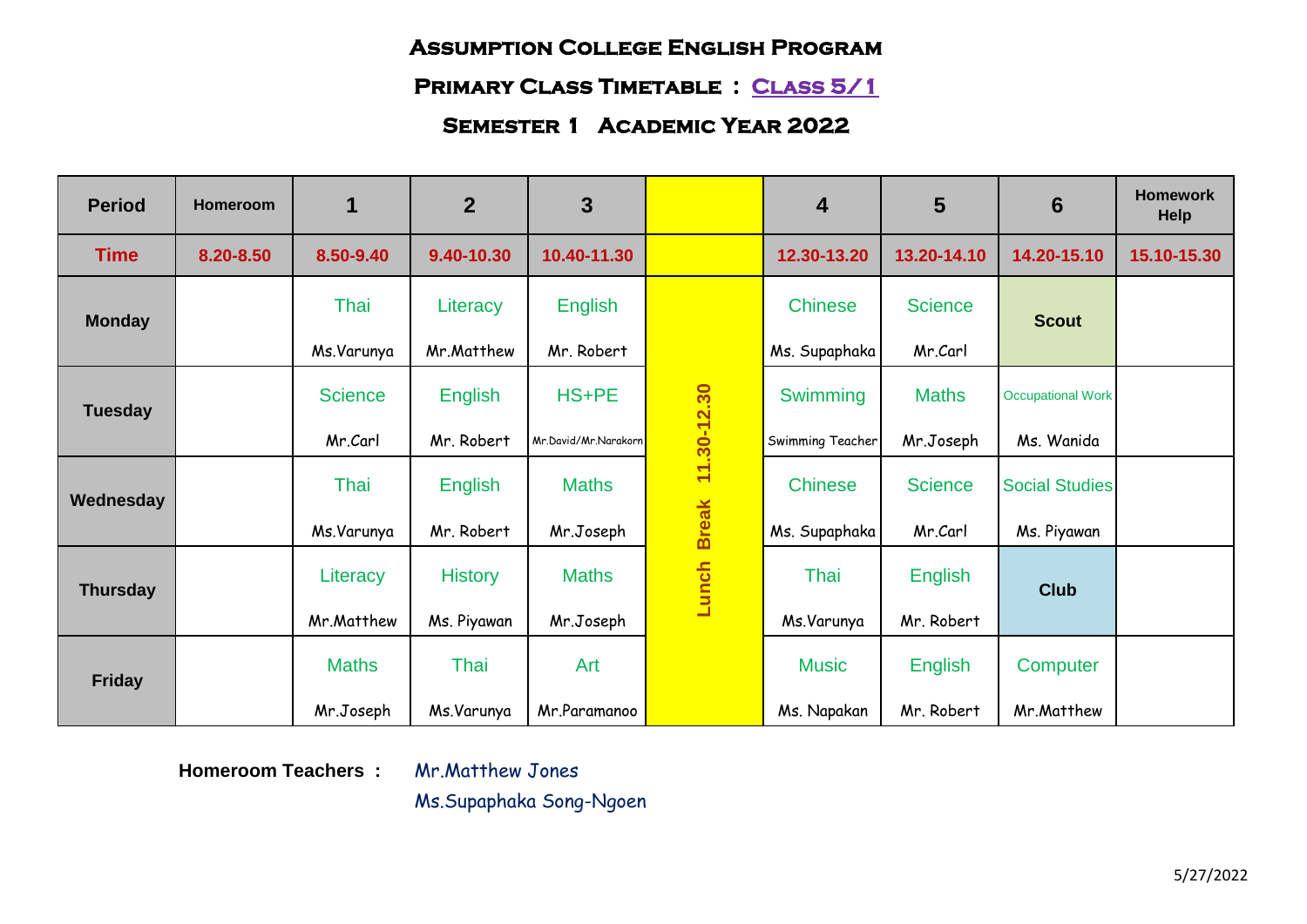## **Primary Class Timetable : Class 5/2**

# **Semester 1 Academic Year 2022**

| <b>Period</b>   | Homeroom  | $\mathbf 1$    | $\overline{2}$ | 3                    |              | $\overline{\mathbf{4}}$ | 5              | 6                        | <b>Homework</b><br><b>Help</b> |
|-----------------|-----------|----------------|----------------|----------------------|--------------|-------------------------|----------------|--------------------------|--------------------------------|
| <b>Time</b>     | 8.20-8.50 | 8.50-9.40      | 9.40-10.30     | 10.40-11.30          |              | 12.30-13.20             | 13.20-14.10    | 14.20-15.10              | 15.10-15.30                    |
| <b>Monday</b>   |           | <b>Maths</b>   | <b>English</b> | Literacy             |              | <b>Music</b>            | Computer       | <b>Scout</b>             |                                |
|                 |           | Mr.Joseph      | Mr. Robert     | Mr.Matthew           |              | Ms. Napakan             | Mr.Matthew     |                          |                                |
| <b>Tuesday</b>  |           | Literacy       | Thai           | HS+PE                | 11.30-12.30  | Swimming                | <b>Science</b> | <b>English</b>           |                                |
|                 |           | Mr.Matthew     | Ms. Varunya    | Mr.David/Mr.Narakorn |              | Swimming Teacher        | Mr. Robert     | Mr. Robert               |                                |
| Wednesday       |           | <b>Maths</b>   | Thai           | <b>English</b>       |              | Art                     | <b>History</b> | <b>Occupational Work</b> |                                |
|                 |           | Mr.Joseph      | Ms. Varunya    | Mr. Robert           | <b>Break</b> | Mr.Paramanoo            | Ms. Piyawan    | Ms. Wanida               |                                |
| <b>Thursday</b> |           | <b>Chinese</b> | Thai           | English              | Lunch        | <b>Science</b>          | <b>Maths</b>   | <b>Club</b>              |                                |
|                 |           | Ms. Supaphaka  | Ms. Varunya    | Mr. Robert           |              | Mr.Robert               | Mr.Joseph      |                          |                                |
| <b>Friday</b>   |           | <b>English</b> | <b>Chinese</b> | Thai                 |              | <b>Science</b>          | <b>Maths</b>   | <b>Social Studies</b>    |                                |
|                 |           | Mr. Robert     | Ms. Supaphaka  | Ms. Varunya          |              | Mr.Robert               | Mr.Joseph      | Ms. Piyawan              |                                |

**Homeroom Teachers :** Mr.Robert Goulee

Ms. Napakan Koiprasert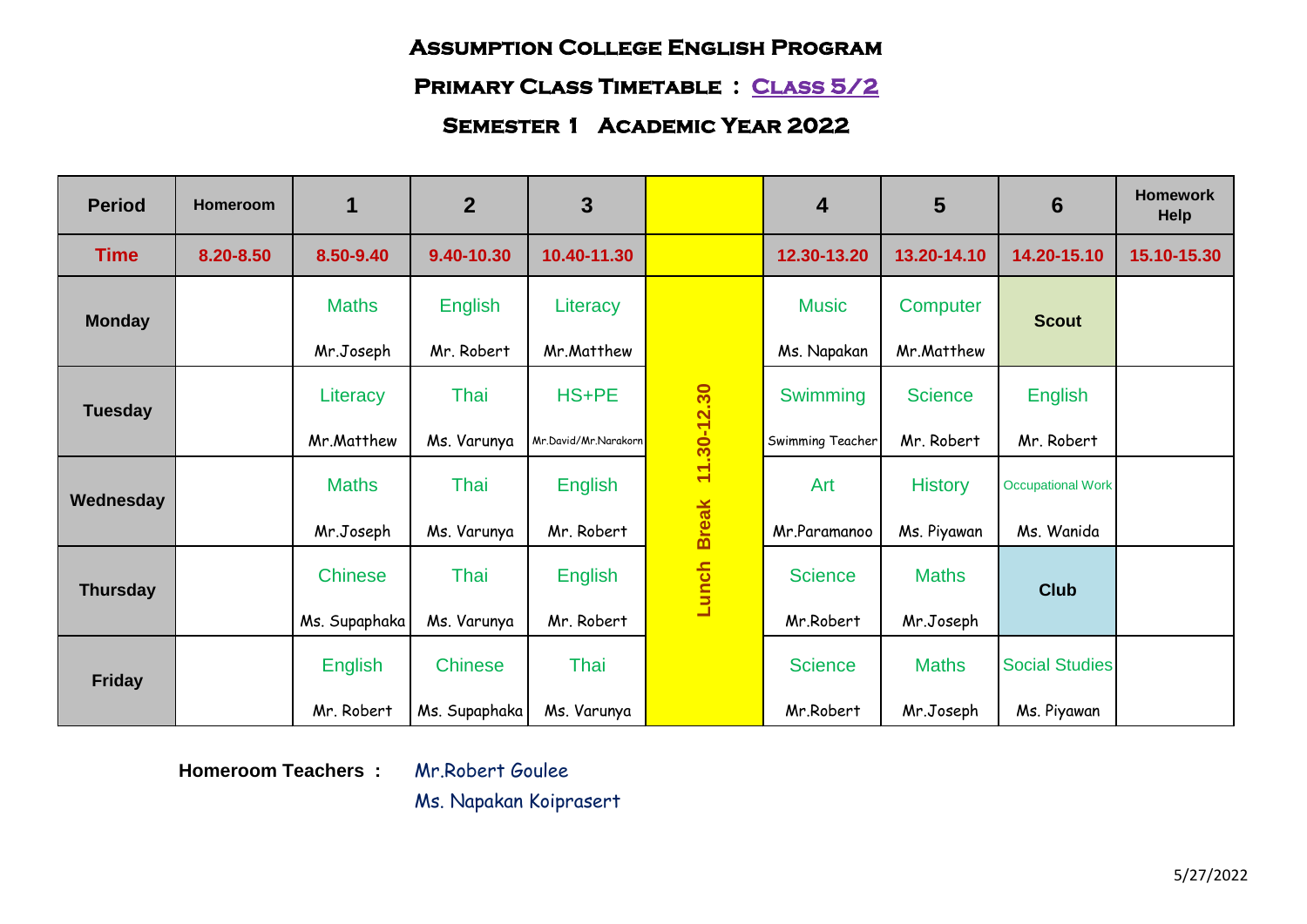# **Primary Class Timetable : Class 5/3**

# **Semester 1 Academic Year 2022**

| <b>Period</b>   | Homeroom  | 1                     | $\overline{2}$ | 3                |              | $\overline{4}$       | 5                        | 6              | <b>Homework</b><br><b>Help</b> |
|-----------------|-----------|-----------------------|----------------|------------------|--------------|----------------------|--------------------------|----------------|--------------------------------|
| <b>Time</b>     | 8.20-8.50 | 8.50-9.40             | 9.40-10.30     | 10.40-11.30      |              | 12.30-13.20          | 13.20-14.10              | 14.20-15.10    | 15.10-15.30                    |
| <b>Monday</b>   |           | <b>English</b>        | <b>Science</b> | Thai             |              | <b>Maths</b>         | <b>History</b>           | <b>Scout</b>   |                                |
|                 |           | Mr. Robert            | Mr.Carl        | Ms.Sirikunya     |              | Mr.Joseph            | Ms. Piyawan              |                |                                |
| <b>Tuesday</b>  |           | <b>English</b>        | <b>Maths</b>   | Swimming         | 11.30-12.30  | HS+PE                | Thai                     | Computer       |                                |
|                 |           | Mr. Robert            | Mr.Joseph      | Swimming Teacher |              | Mr.David/Mr.Narakorr | Ms.Sirikunya             | Mr.Matthew     |                                |
| Wednesday       |           | <b>English</b>        | Literacy       | Art              |              | <b>Maths</b>         | <b>Occupational Work</b> | <b>Music</b>   |                                |
|                 |           | Mr. Robert            | Mr.Matthew     | Mr.Paramanoo     | <b>Break</b> | Mr.Joseph            | Ms. Wanida               | Ms. Napakan    |                                |
| <b>Thursday</b> |           | <b>Social Studies</b> | <b>English</b> | <b>Chinese</b>   | Lunch        | Thai                 | <b>Science</b>           | <b>Club</b>    |                                |
|                 |           | Ms. Piyawan           | Mr. Robert     | Ms. Supaphaka    |              | Ms.Sirikunya         | Mr.Carl                  |                |                                |
| <b>Friday</b>   |           | Literacy              | <b>Maths</b>   | <b>English</b>   |              | Thai                 | <b>Science</b>           | <b>Chinese</b> |                                |
|                 |           | Mr.Matthew            | Mr.Joseph      | Mr. Robert       |              | Ms.Sirikunya         | Mr.Carl                  | Ms. Supaphaka  |                                |

**Homeroom Teachers :** Mr.Joseph Capobianco

Ms.Wanida Sangsing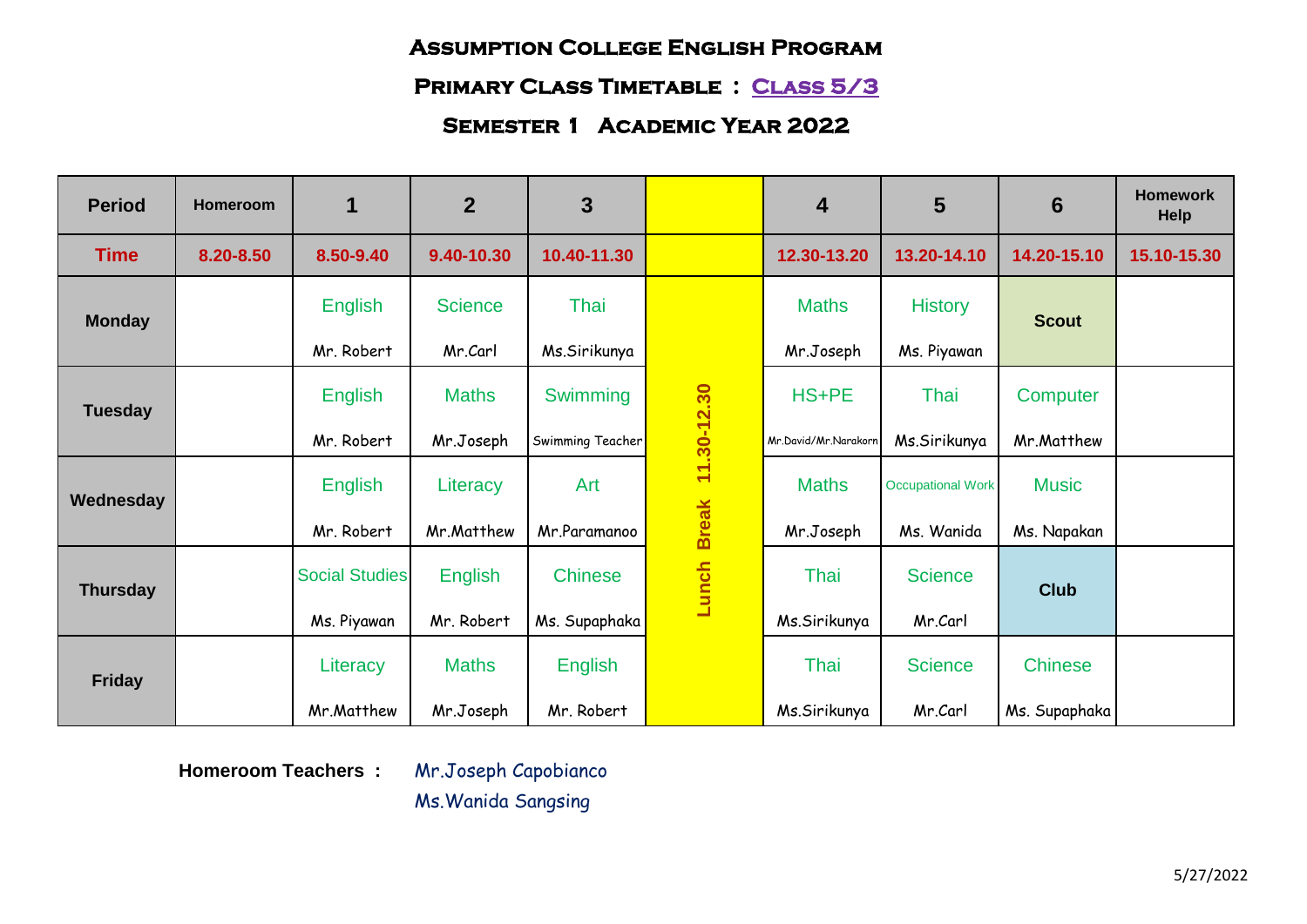## **Primary Class Timetable : Class 6/1**

## **Semester 1 Academic Year 2022**

| <b>Period</b>   | Homeroom  | 1              | $\overline{2}$ | 3              |                             | $\overline{4}$           | 5              | 6                                       | <b>Homework</b><br>Help |
|-----------------|-----------|----------------|----------------|----------------|-----------------------------|--------------------------|----------------|-----------------------------------------|-------------------------|
| <b>Time</b>     | 8.20-8.50 | 8.50-9.40      | 9.40-10.30     | 10.40-11.30    |                             | 12.30-13.20              | 13.20-14.10    | 14.20-15.10                             | 15.10-15.30             |
| <b>Monday</b>   |           | Thai           | <b>English</b> | <b>Maths</b>   | 11.30-12.30<br><b>Break</b> | <b>Social</b>            | <b>Chinese</b> | <b>Scout</b>                            |                         |
|                 |           | Ms. Rattana    | Mr.Robert      | Mr. Carl       |                             | Ms. Laksanaporn          | Ms. Arunrak    |                                         |                         |
| <b>Tuesday</b>  |           | <b>English</b> | <b>Science</b> | <b>Maths</b>   |                             | <b>Occupational Work</b> | Swimming       | HS+PE                                   |                         |
|                 |           | Mr.Robert      | Mr. Joe        | Mr. Carl       |                             | Ms. Wanida               |                | Swimming Teacher Mr. David/Mr. Narakorn |                         |
| Wednesday       |           | <b>Maths</b>   | Literacy       | Thai           |                             | <b>Music</b>             | English        | <b>Chinese</b>                          |                         |
|                 |           | Mr. Carl       | Mr.Kaiya       | Ms. Rattana    |                             | Ms. Napakan              | Mr.Robert      | Ms. Arunrak                             |                         |
| <b>Thursday</b> |           | <b>Science</b> | <b>English</b> | <b>Maths</b>   | Lunch                       | Thai                     | Art            | <b>Club</b>                             |                         |
|                 |           | Mr. Joe        | Mr.Robert      | Mr. Carl       |                             | Ms. Rattana              | Mr. Paramanoo  |                                         |                         |
| <b>Friday</b>   |           | <b>Science</b> | Thai           | <b>English</b> |                             | Literacy                 | Computer       | <b>History</b>                          |                         |
|                 |           | Mr. Joe        | Ms. Rattana    | Mr.Robert      |                             | Mr.Kaiya                 | Mr.Matthew     | Ms. Laksanaporn                         |                         |

**Homeroom Teachers :** Mr. Joe Burman

Ms.Rattana Morapong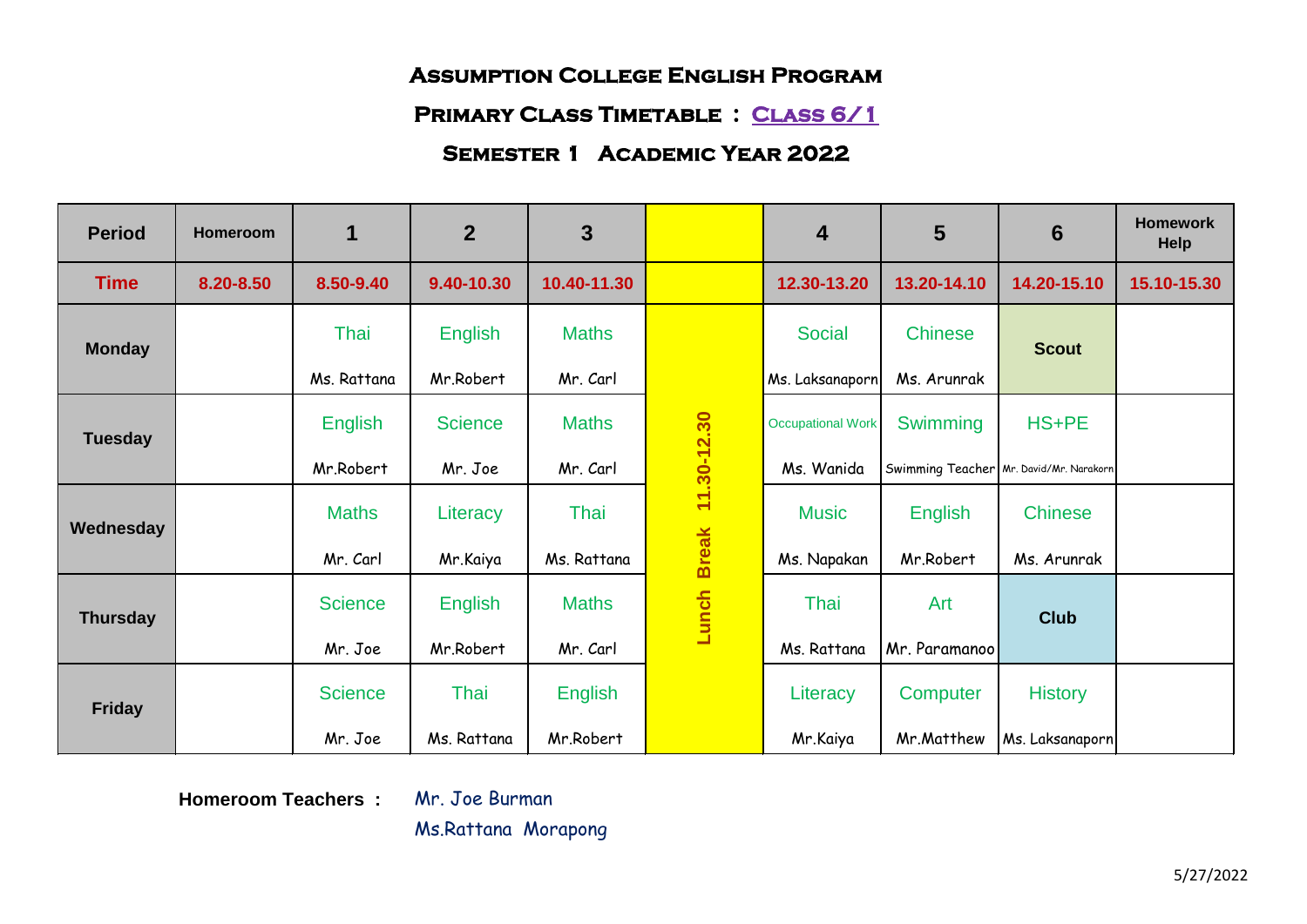#### **Primary Class Timetable : Class 6/2**

## **Semester 1 Academic Year 2022**

| <b>Period</b>   | Homeroom  | 1              | $\overline{2}$  | 3              |                   | $\overline{4}$ | 5              | 6                                       | <b>Homework</b><br>Help |
|-----------------|-----------|----------------|-----------------|----------------|-------------------|----------------|----------------|-----------------------------------------|-------------------------|
| <b>Time</b>     | 8.20-8.50 | 8.50-9.40      | 9.40-10.30      | 10.40-11.30    |                   | 12.30-13.20    | 13.20-14.10    | 14.20-15.10                             | 15.10-15.30             |
| <b>Monday</b>   |           | <b>Maths</b>   | Thai            | <b>English</b> | Break 11.30-12.30 | <b>Chinese</b> | Literacy       | <b>Scout</b>                            |                         |
|                 |           | Mr.Carl        | Ms. Rattana     | Mr.Robert      |                   | Ms. Arunrak    | Mr.Joseph      |                                         |                         |
| <b>Tuesday</b>  |           | Thai           | <b>English</b>  | <b>Science</b> |                   | <b>Maths</b>   | Swimming       | HS+PE                                   |                         |
|                 |           | Ms. Rattana    | Mr.Robert       | Mr. Joe        |                   | Mr.Carl        |                | Swimming Teacher Mr. David/Mr. Narakorn |                         |
| Wednesday       |           | Thai           | <b>English</b>  | <b>Science</b> |                   | Computer       | Literacy       | <b>Social</b>                           |                         |
|                 |           | Ms. Rattana    | Mr.Robert       | Mr. Joe        |                   | Mr.Matthew     | Mr.Joseph      | Ms. Laksanaporn                         |                         |
| <b>Thursday</b> |           | English        | Art             | Thai           | Lunch             | <b>Maths</b>   | <b>Music</b>   | <b>Club</b>                             |                         |
|                 |           | Mr.Robert      | Mr. Paramanoo   | Ms. Rattana    |                   | Mr.Carl        | Ms. Napakan    |                                         |                         |
| <b>Friday</b>   |           | <b>English</b> | <b>History</b>  | <b>Science</b> |                   | <b>Maths</b>   | <b>Chinese</b> | <b>Occupational Work</b>                |                         |
|                 |           | Mr.Robert      | Ms. Laksanaporn | Mr. Joe        |                   | Mr.Carl        | Ms. Arunrak    | Ms. Wanida                              |                         |

**Homeroom Teachers :** Mr.Robert Daly

Ms.Saralee Sudsanoh